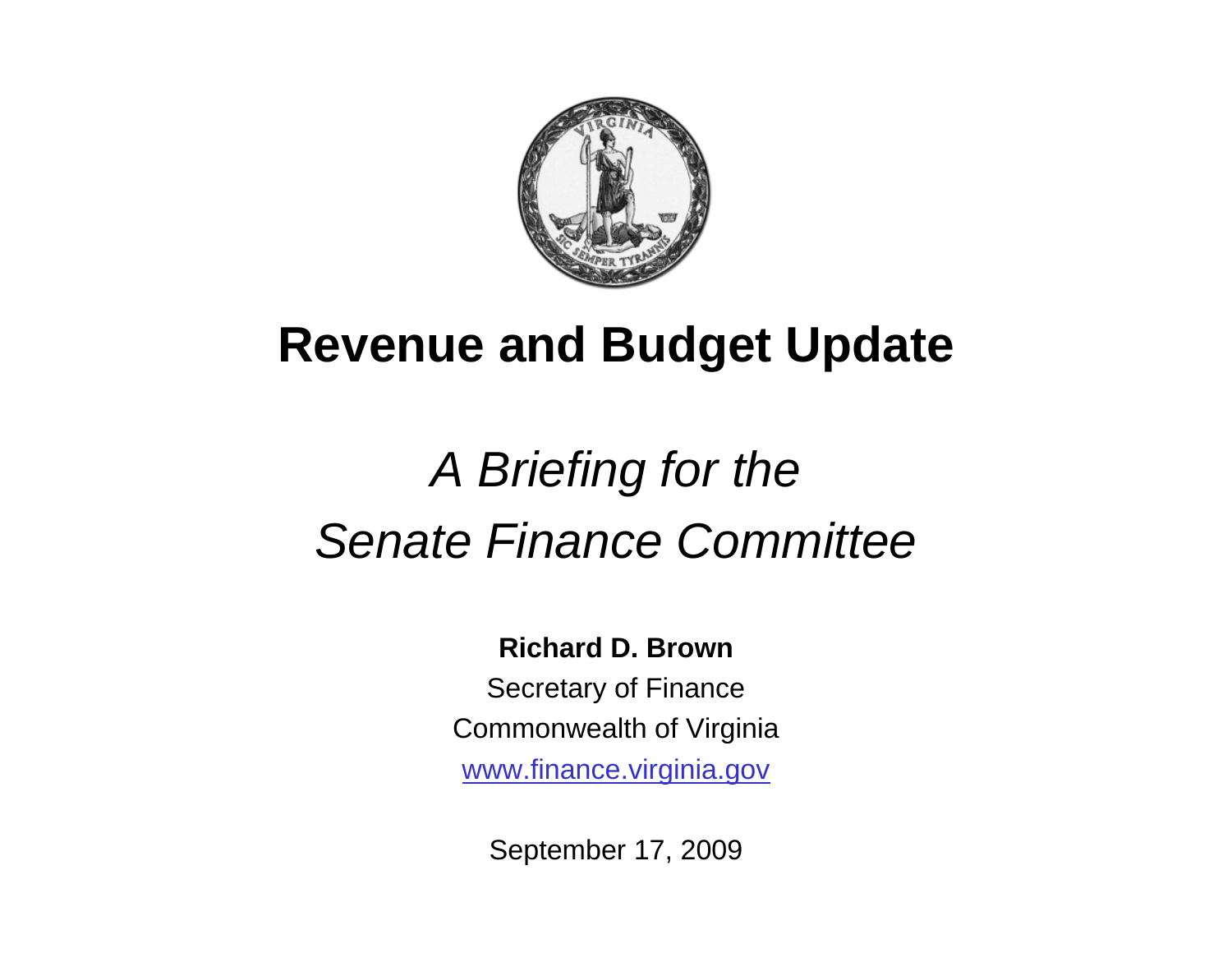#### **Topics for Discussion**

August 2009 Revenue Collections

September 2009 Budget Reduction Strategies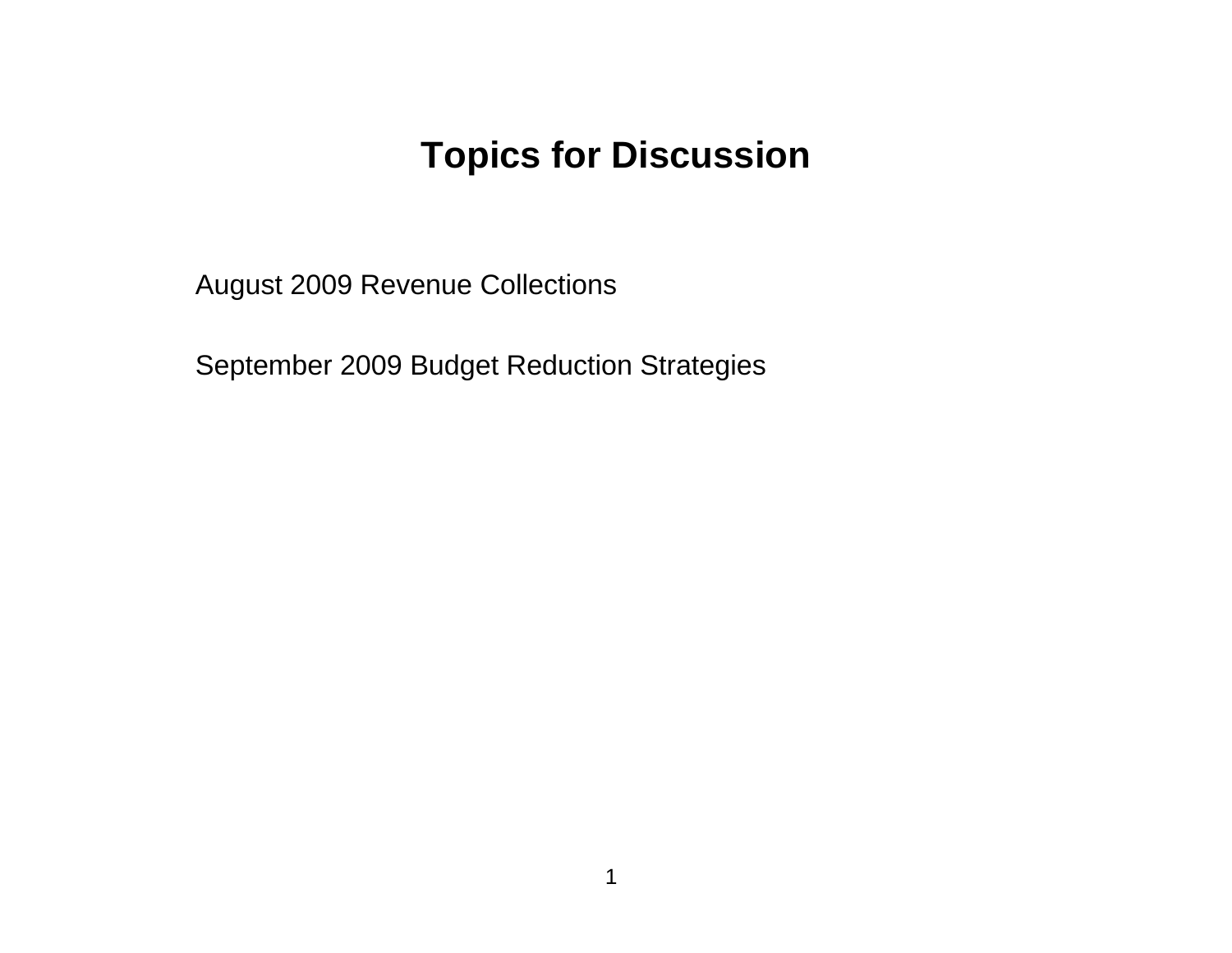## **National and State Economic Indicators**

- • Most national indicators suggest the recession is nearing an end, with some analysts suggesting the economy may have already hit bottom.
- • Real GDP fell 1.0 percent in the second quarter, a much smaller decline than the 5.4 percent decline in the fourth quarter of 2008 and the 6.4 percent decline in the first quarter of 2009.
- • Payroll employment fell by 216,000 jobs in August, less than half of the average monthly job loss over the last six months.
- • The national unemployment rate rose to 9.7 percent in August from 9.4 percent in July, the highest rate since June 1983.
- • In Virginia, payroll employment fell by 2.9 percent in July, the largest monthly drop since August 1954. Northern Virginia posted a decline of 0.8 percent, Hampton Roads fell 1.1 percent, and employment in the Richmond-Petersburg area fell 3.4 percent in July.
- • The unemployment rate in Virginia fell from 7.3 percent to 6.9 percent in July, with the last six months posting an average rate of 7.0 percent. The unemployment rate was 4.1 percent in July 2008.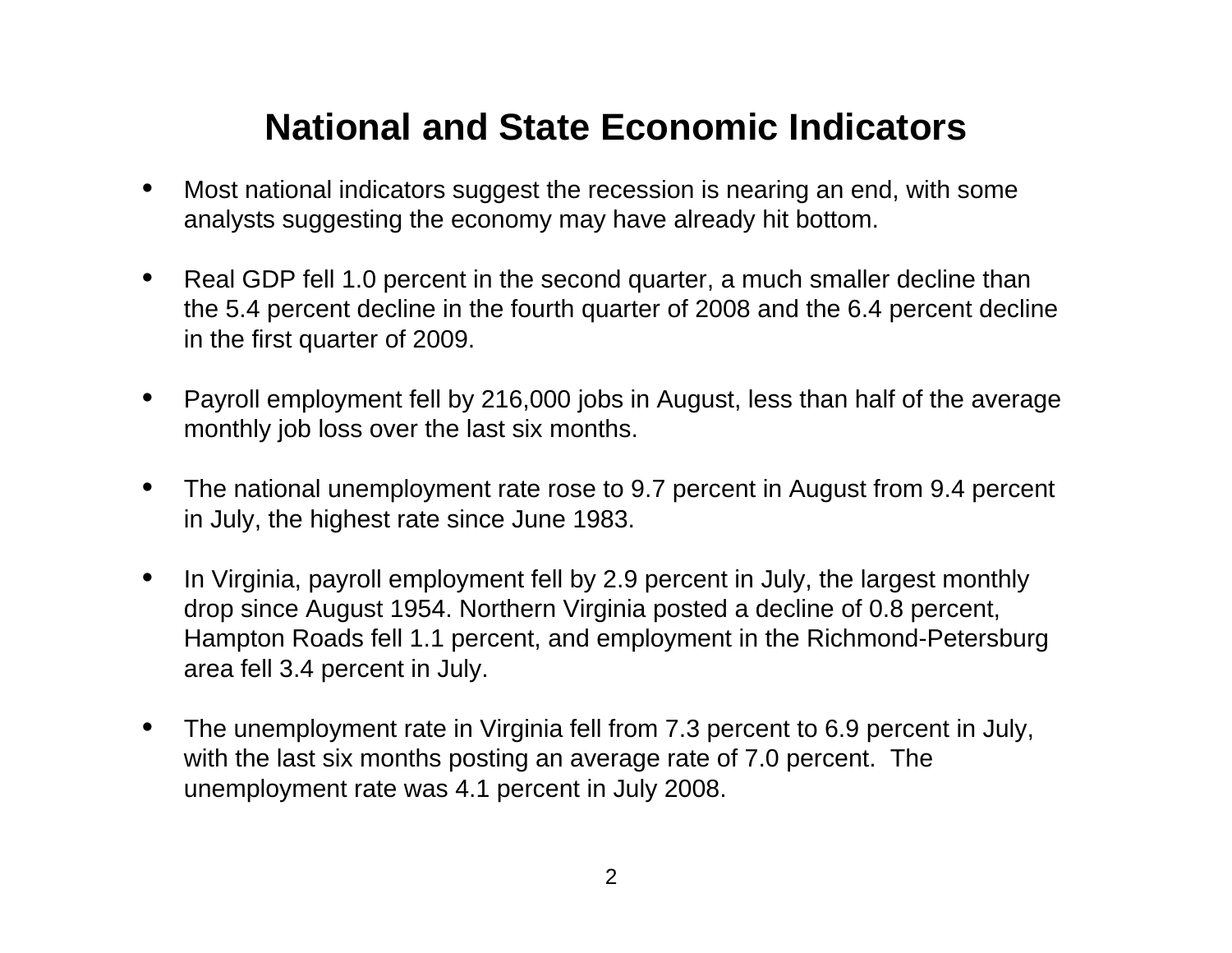## **National and State Economic Indicators**

- • The Institute of Supply Management index increased by 4.0 points in August, rising from 48.9 to 52.9. The increase leaves the index above the expansionary threshold of 50 for the first time since January 2008.
- $\bullet$  The Conference Board's index of leading indicators rose 0.6 percent to 101.6 in July, its fourth consecutive monthly increase. Seven of the ten components contributed to the increase.
- • The Conference Board's index of consumer confidence rose from 47.4 to 54.1 in August. The expectations component drove the increase, while the current conditions component rose only modestly. Although the index rose to its second highest level since September, it remains at recessionary levels.
- • The Virginia Leading Index rose 0.4 percent in July. A decline in initial claims for unemployment and rising auto registrations contributed positively to the index, offsetting a decline in building permits. The leading index rose in ten of the eleven metro areas in the Commonwealth in July. In Hampton Roads, the index remained unchanged.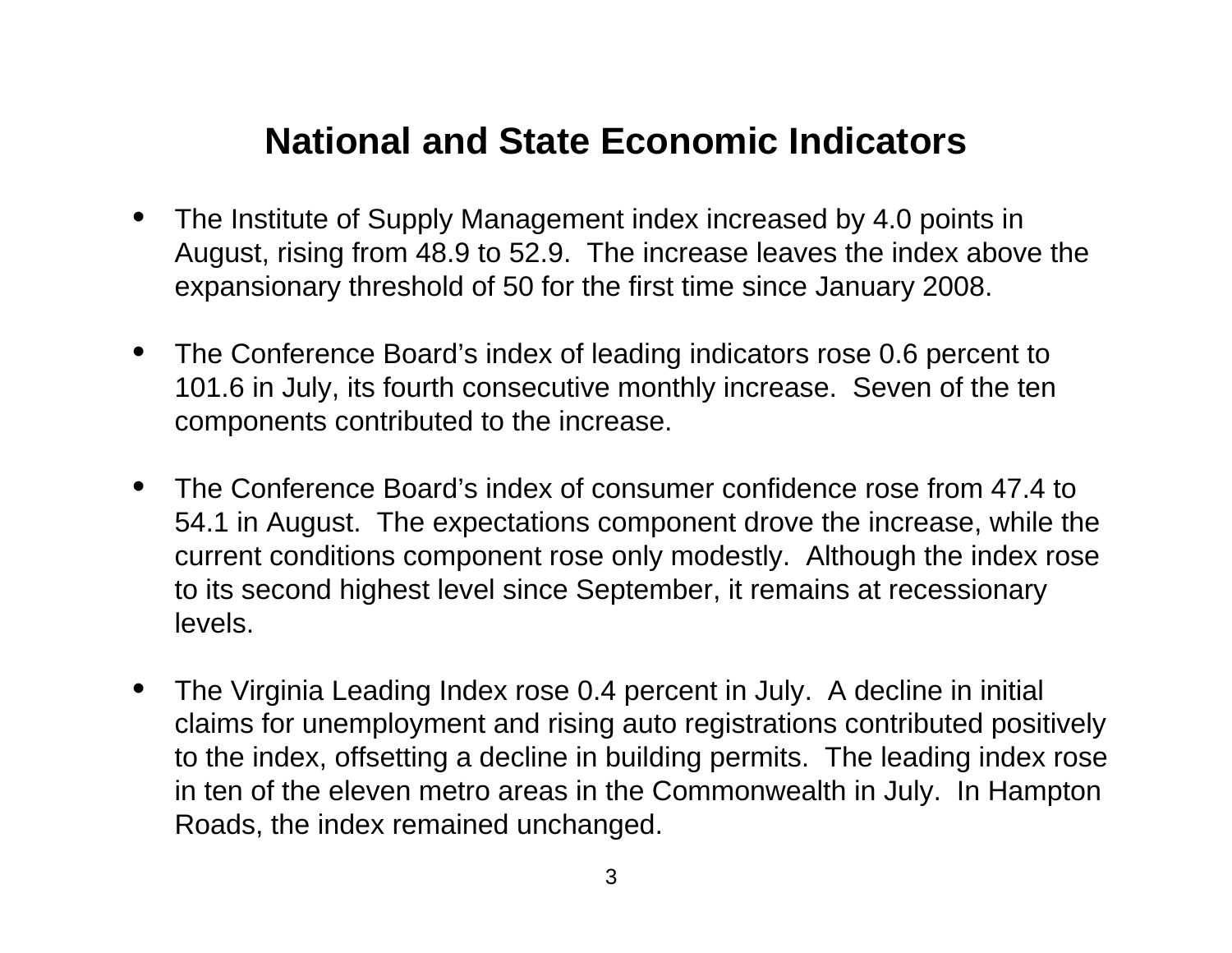#### **Growth in Total General Fund Revenue Collections**

Fiscal Year 2010 Monthly and Year-to-Date



- • Total general fund revenue collections fell 6.6 percent in August compared with August 2008.
- $\bullet$  On a year-to-date basis, total revenues fell 7.3 percent, trailing the revised annual forecast of a 1.6 percent decline.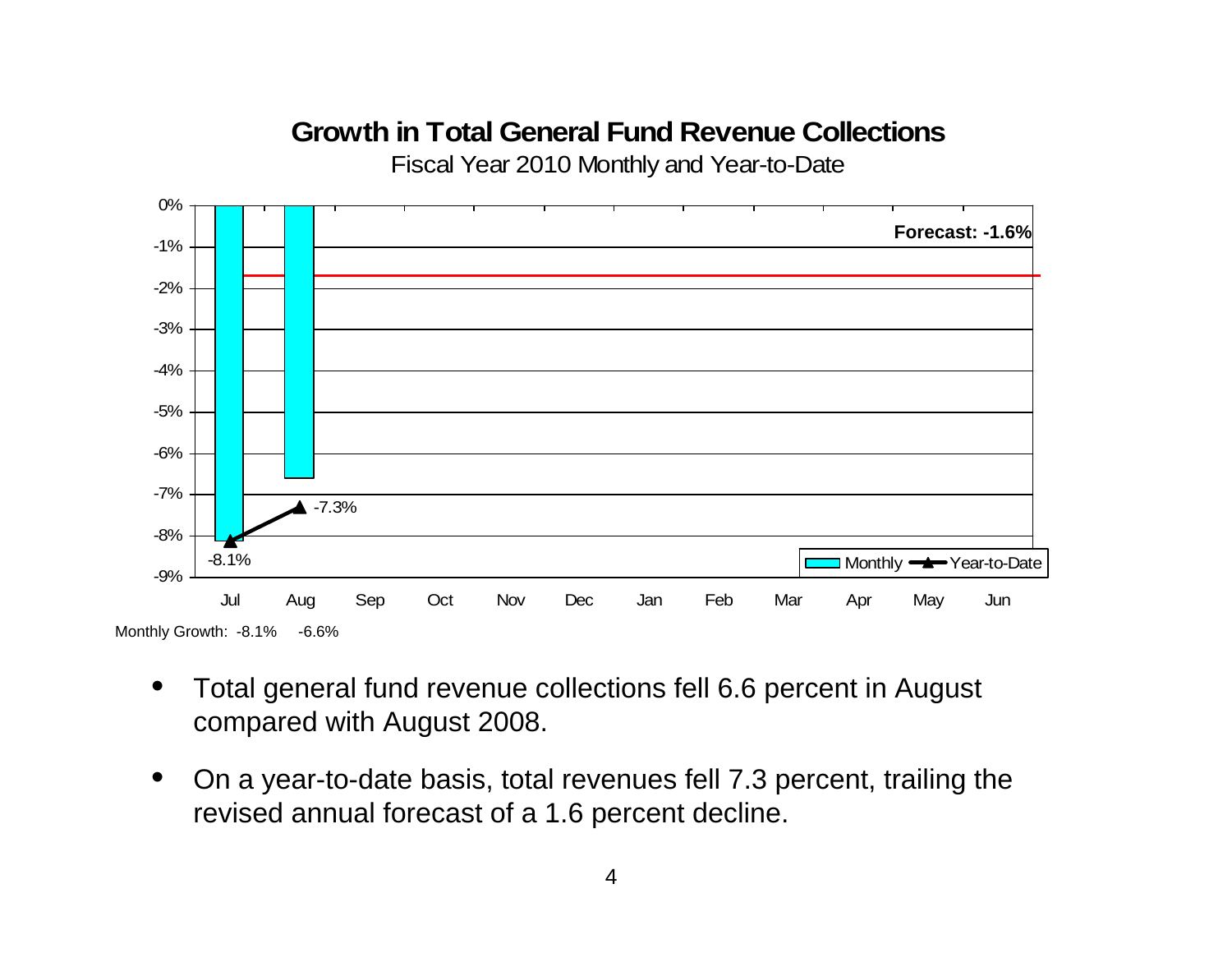#### **Growth in Withholding Tax Collections**

Fiscal Year 2010 Monthly and Year-to-Date



- •Collections of payroll withholding taxes fell 3.4 percent in August.
- $\bullet$  Year-to-date withholding collections declined by 5.3 percent over the same period last year, trailing the projected annual growth rate of 2.1 percent.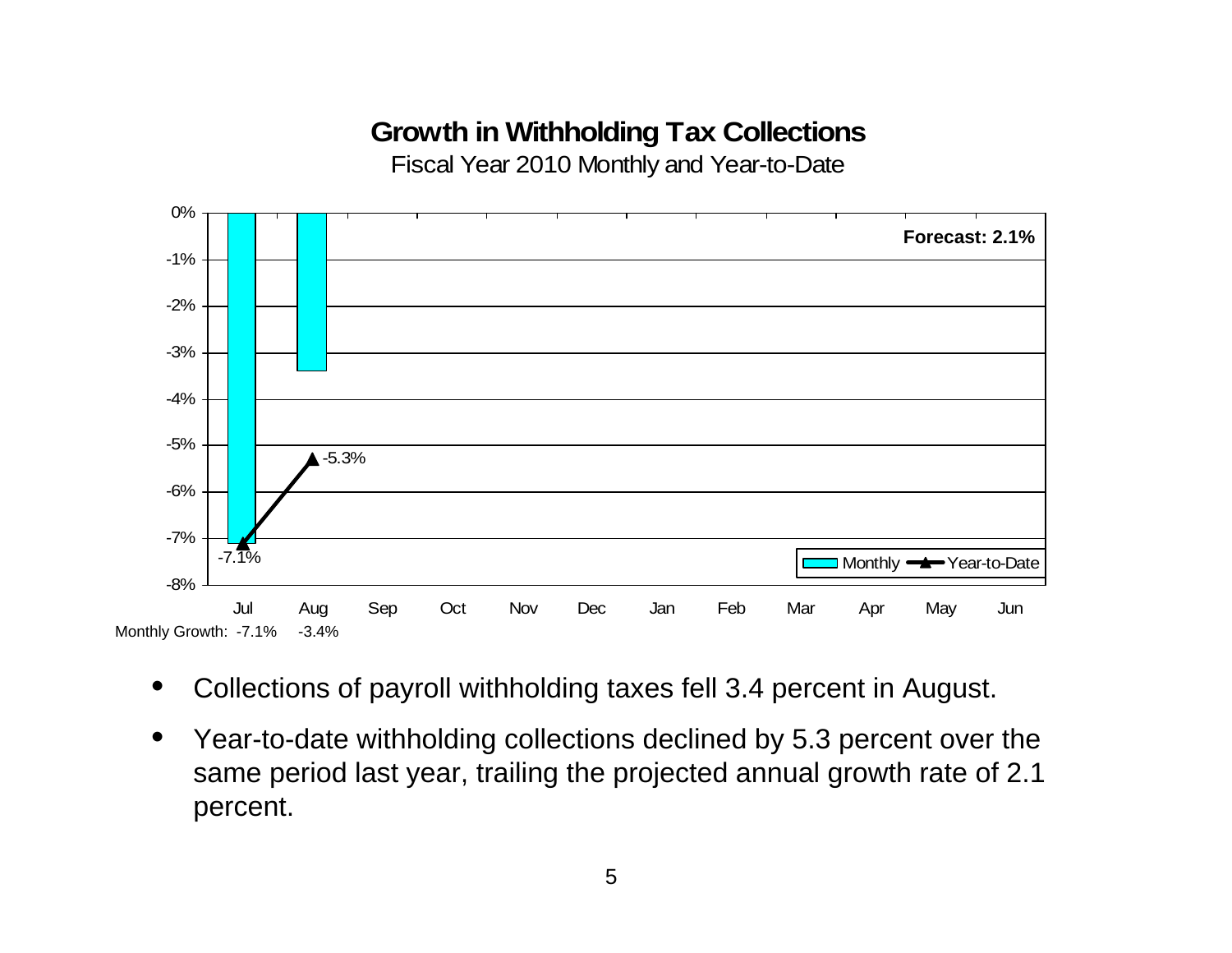#### **Individual Nonwithholding Tax Collections**

- • August is not a significant month for nonwithholding collections, since the first estimated payment in fiscal year 2010 is due in September.
- $\bullet$  Year to date, collections through August were \$71.7 million compared with \$75.9 million in the same period last year, falling by 5.5 percent and ahead of the annual estimate of a 16.8 percent decline.

#### **Individual Income Tax Refunds**

- $\bullet$  Through August, \$113.0 million in individual refunds have been issued, compared with \$94.1 million in the same period last year, exceeding the annual forecast.
	- For the first two months of the fiscal year, about 92,000 refunds have been issued, compared with about 70,000 in the same period last year.

#### **Net Individual Income Tax**

 $\bullet$  For the first two months of the fiscal year, collections of net individual income tax fell by 7.0 percent from the same period last year. The forecast assumes a decline of 5.2 percent.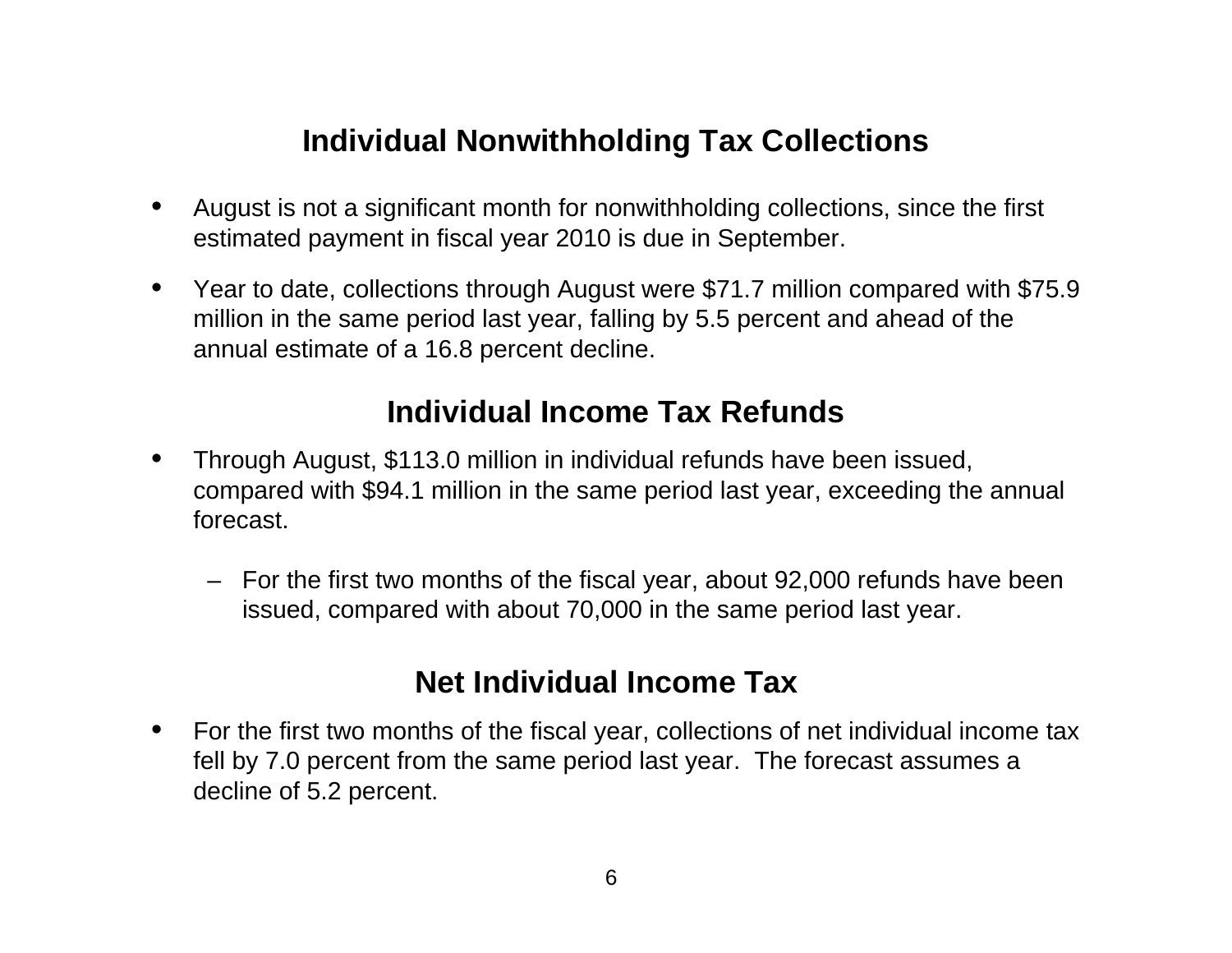#### **Growth in Sales Tax Collections**

Fiscal Year 2010 Monthly and Year-to-Date



- • Collections of sales and use taxes, reflecting July sales, fell 5.0 percent in August.
- $\bullet$  On a year-to-date basis, collections have fallen 5.5 percent, lagging the annual estimate of a 0.4 percent decline and the policy adjusted forecast decline of 4.1 percent. (Amnesty and new sales tax remittance.)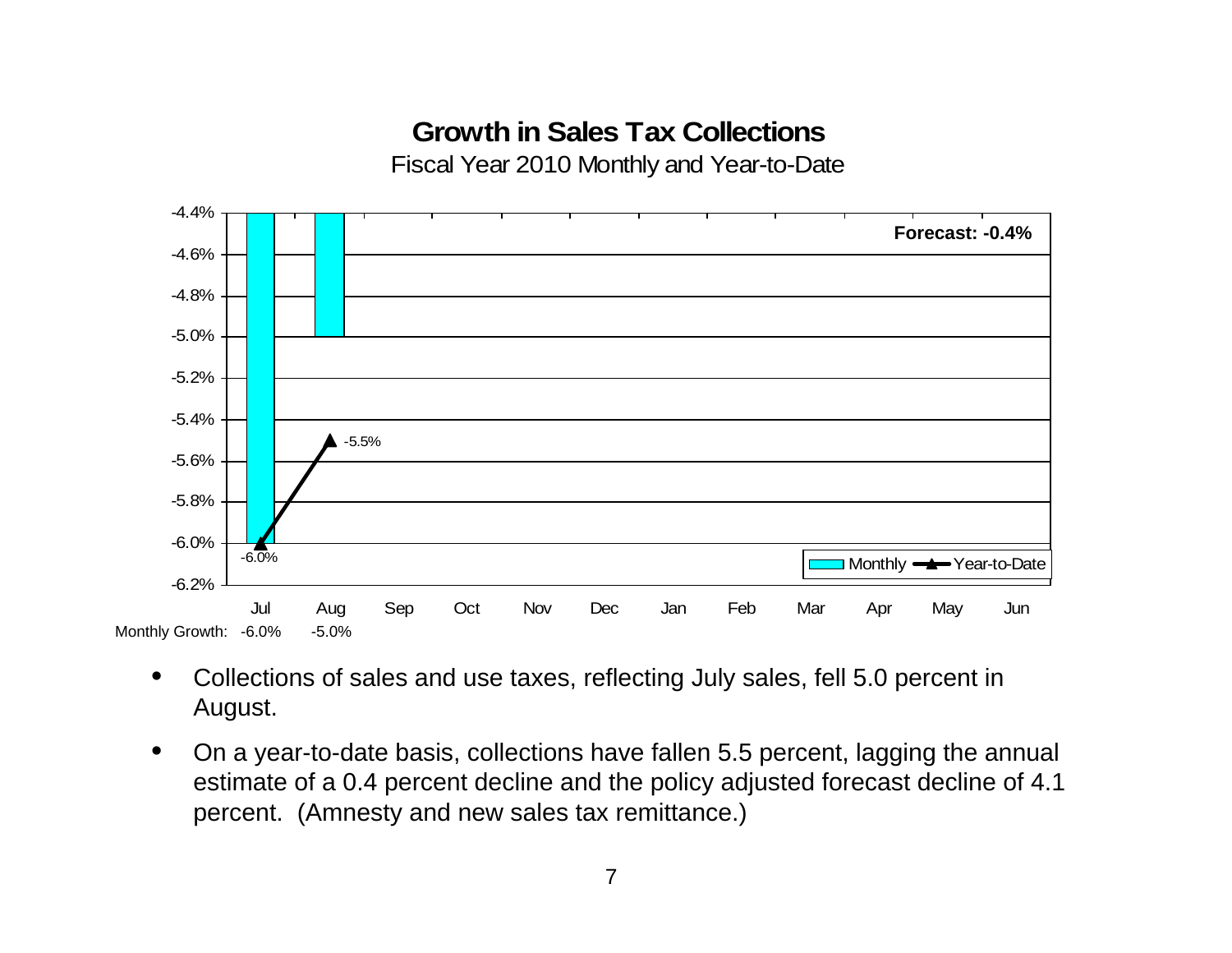#### **Corporate Income Tax Collections**

- • As with nonwithholding, August is not typically a significant month in corporate income tax collections, since the first estimated payment for the fiscal year is due in September.
- • Through the first two months of the fiscal year, \$27.6 million has been collected in this source, compared with \$25.2 million over the same period last year.

### **Recordation Tax Collections**

• Collections of wills, suits, deeds, and contracts – mainly recordation tax collections – fell 10.5 percent in August, and are down 9.7 percent on a year-to-date basis, near the forecast of a 9.6 percent decline.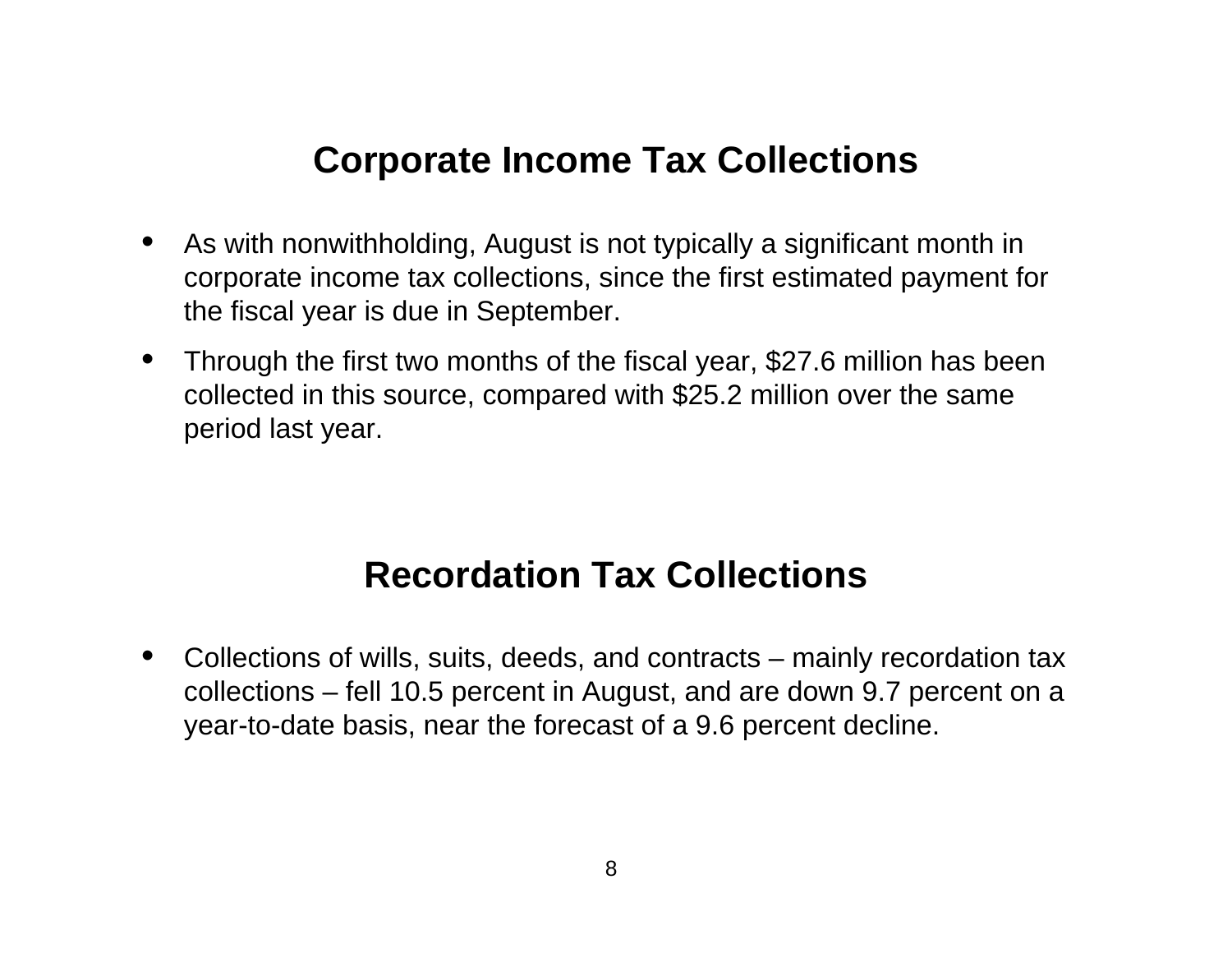#### **Summary of Fiscal Year 2010 Revenue Collections**

#### July through August

|                            | As a $%$               | <b>Percent Growth over Prior Year</b> |                 |            |  |
|----------------------------|------------------------|---------------------------------------|-----------------|------------|--|
|                            | of Total               | YTD                                   | <b>Revised</b>  |            |  |
| <b>Major Source</b>        | <b>Revenues</b>        | Actual                                | <b>Estimate</b> | Variance   |  |
| Withholding                | 66.3 %                 | (5.3) %                               | 2.1%            | (7.4) %    |  |
| Nonwithholding             | 13.7                   | (5.5)                                 | (16.8)          | 11.3       |  |
| <b>Refunds</b>             | (13.8)                 | 20.1                                  | (1.2)           | 21.3       |  |
| Net Individual             | 66.1                   | (7.0)                                 | (1.8)           | (5.2)      |  |
| <b>Sales</b>               | 20.5                   | (5.5)                                 | (0.4)           | (5.1)      |  |
| Corporate                  | 4.7                    | 9.7                                   | 2.2             | 7.5        |  |
| <b>Wills (Recordation)</b> | 2.0                    | (9.7)                                 | (9.6)           | (0.1)      |  |
| Insurance                  | 1.8                    | 0.0                                   | 0.2             | (0.2)      |  |
| <b>All Other Revenue</b>   | 4.8                    | (22.0)                                | (5.4)           | (16.6)     |  |
| <b>Total</b>               | 100.0<br>$\frac{0}{0}$ | $(7.3) \%$                            | (1.6) %         | $(5.7) \%$ |  |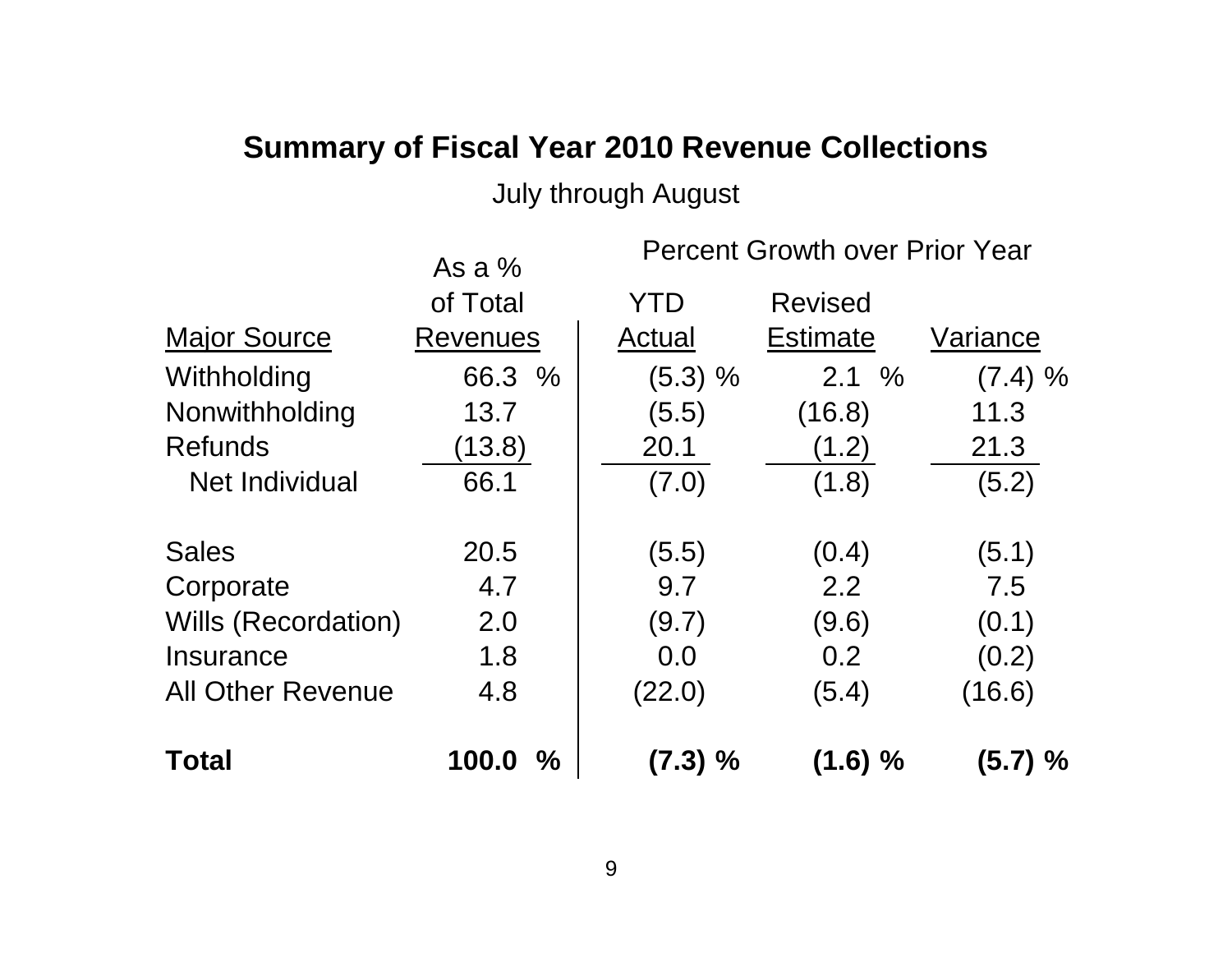#### **Next Month's Revenues Are More Significant**

- September collections will complete the first quarter of fiscal year 2010 and provide a clearer assessment of revenue growth.
- The first estimated payments from individuals, corporations, and insurance companies are due in September.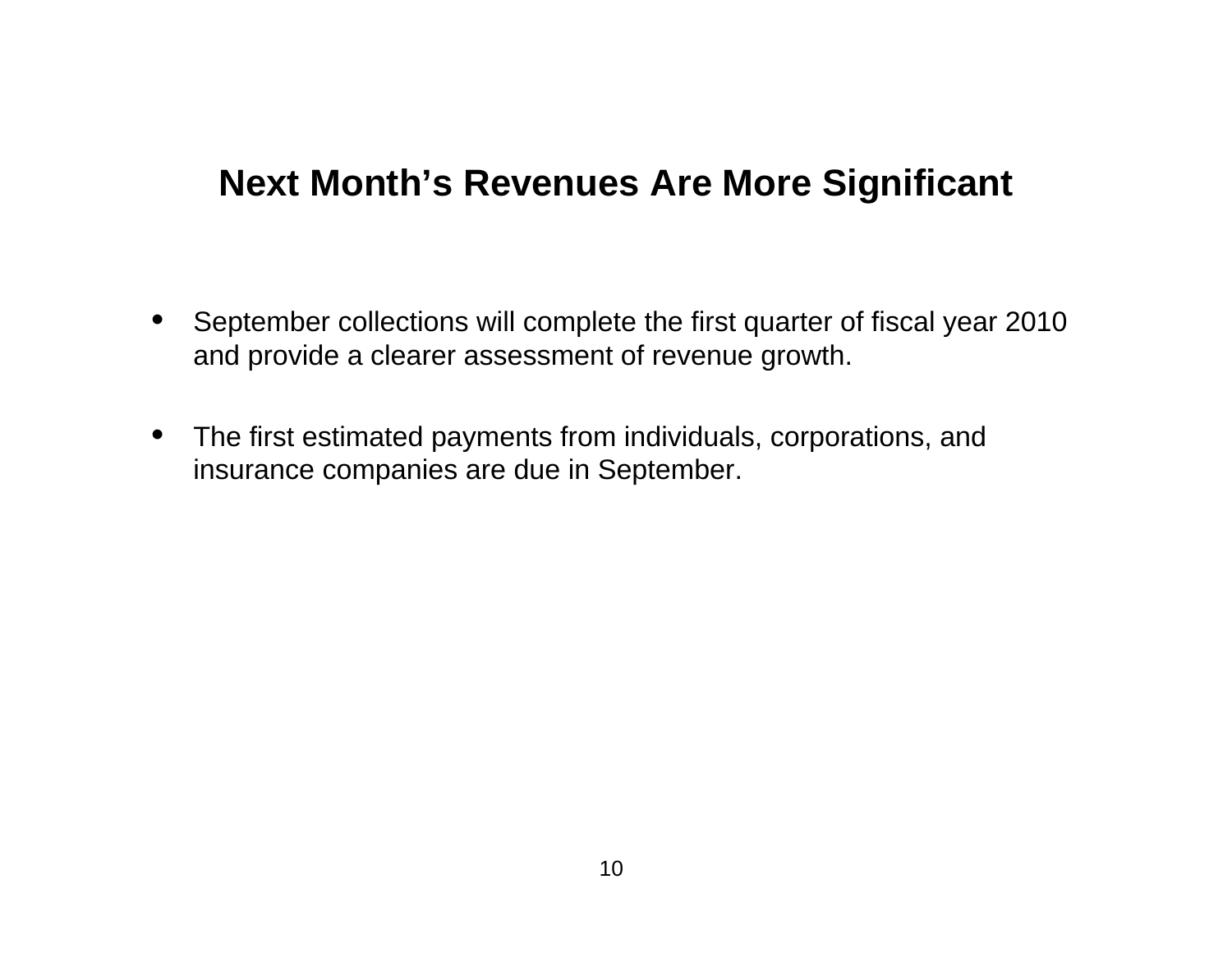## **Overview of Budget Reduction Plan FY 2010 Budget Shortfall and Reduction Strategies**

| Net Budget Shortfall for 2008-2010 Biennium |    |                |  |  |
|---------------------------------------------|----|----------------|--|--|
|                                             |    | \$ in Millions |  |  |
| Balance in Appropriations Act (Chapter 781) | \$ | 157            |  |  |
| FY 2009 Revenue Shortfall                   |    | (299)          |  |  |
| <b>FY 2010 Revenue Shortfall</b>            |    | (1,209)        |  |  |
| Net Budget Shortfall for Biennium           |    | (1,351)        |  |  |

- • Because almost three months of fiscal year 2010 have elapsed, the Governor's proposals were directed at:
	- Managing the shortfall while minimizing impact on K-12 education, safety net services, and local governments.
	- Making agency and targeted budget reductions that could be continued through 2010-12 biennium and beyond.
- • The Governor's plan includes a variety of actions including: agency and program reductions, reversion of prior year unspent general fund and nongeneral fund balances, use of alternative funding sources as a substitute for general fund spending, and a proposed Revenue Stabilization Fund transfer.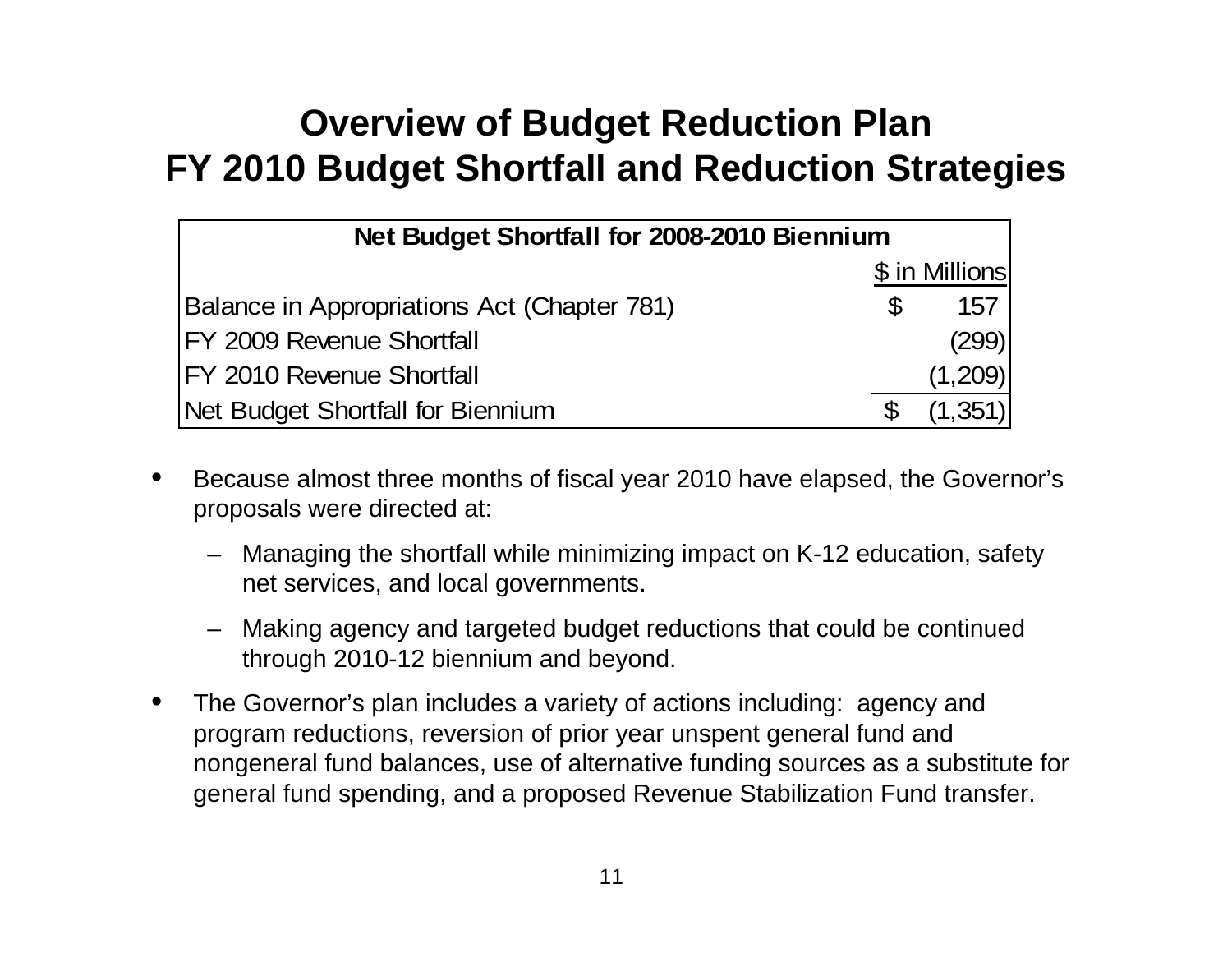#### **Characteristics of Governor's Proposed Budget Plan**

- •No tax increase is proposed.
- •No issuance of new state debt is assumed.
- • No program or policy reductions are made to K-12 education.
	- General fund reductions are offset by other funding sources and federal stimulus funds.
- •Safety net programs and services are maintained to extent possible.
- $\bullet$  Reductions in aid to local governments are minimized:
	- Funding to localities represents about 50 percent of general fund spending.
	- Policy reductions in aid to localities make up only about 3 percent of all proposed actions.
- $\bullet$  Federal fiscal stimulus funds are used to mitigate almost half of the impact of reductions to higher education.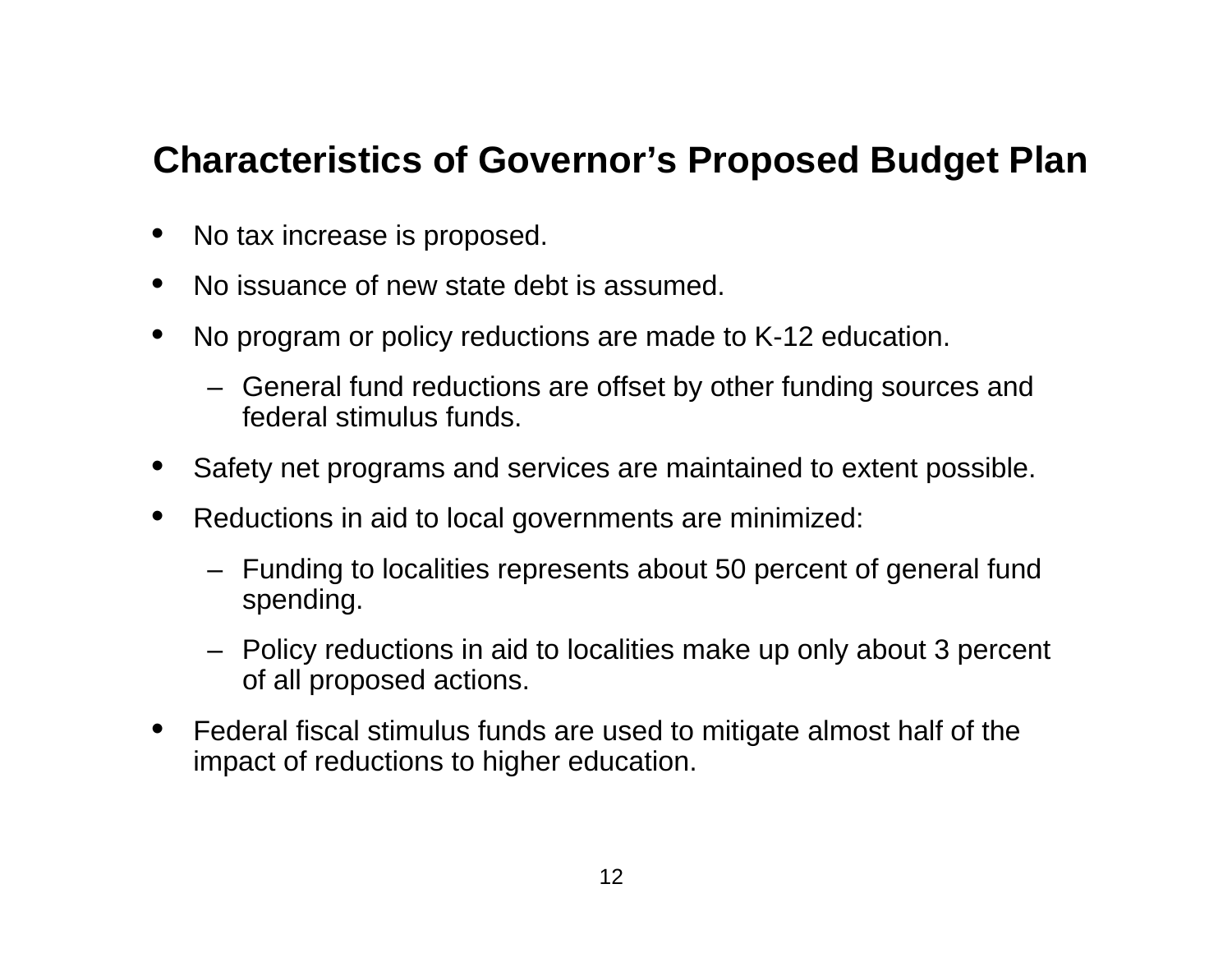## **K-12 Education Savings Strategies**

- • Majority of savings attributable to strategies that supplant general funds with other sources of funding.
	- Literary Fund balances to support school employee retirement contributions (\$55.0 million).
	- Federal stimulus (State Fiscal Stabilization Funds) to supplant general fund supported programs (\$68.9 million).
	- Lottery Fund balances to supplant general fund programs (\$9.9 million).
- $\bullet$  Sales tax distribution lowered due to August revenue revision (\$37.6 million savings).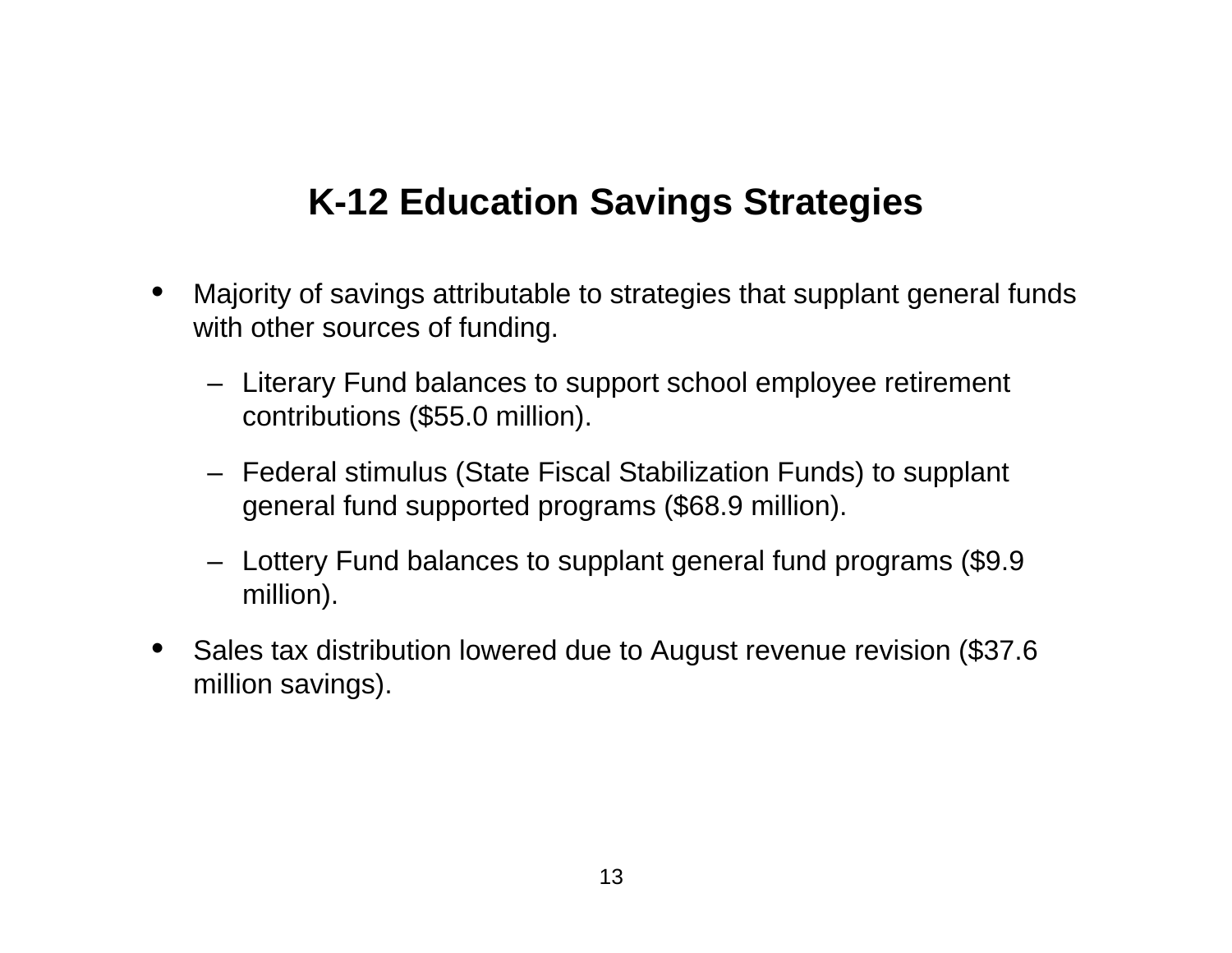## **Higher Education Reduction Strategies**

- •Higher education reductions total \$196.8 million from the general fund.
- $\bullet$  Four year schools are reduced by 15 percent.
	- Two year colleges (VCCS and RBC) are reduced by 13 percent.
- • Institutions of higher education are given flexibility to determine how to implement the reductions (i.e., no specifically approved reduction strategies).
	- No restrictions are placed on tuition increases.
- • The net reductions to higher education institutions (using SFSF) now totals \$105.2 million.
	- An additional \$91.5 million in stimulus funding used in fiscal year 2010 to mitigate the impact.
- With the use of SFSF, the net impact for four-year institutions now becomes 8 percent and 6.9 percent for two-year colleges (systemwide  $= 7.7$  percent).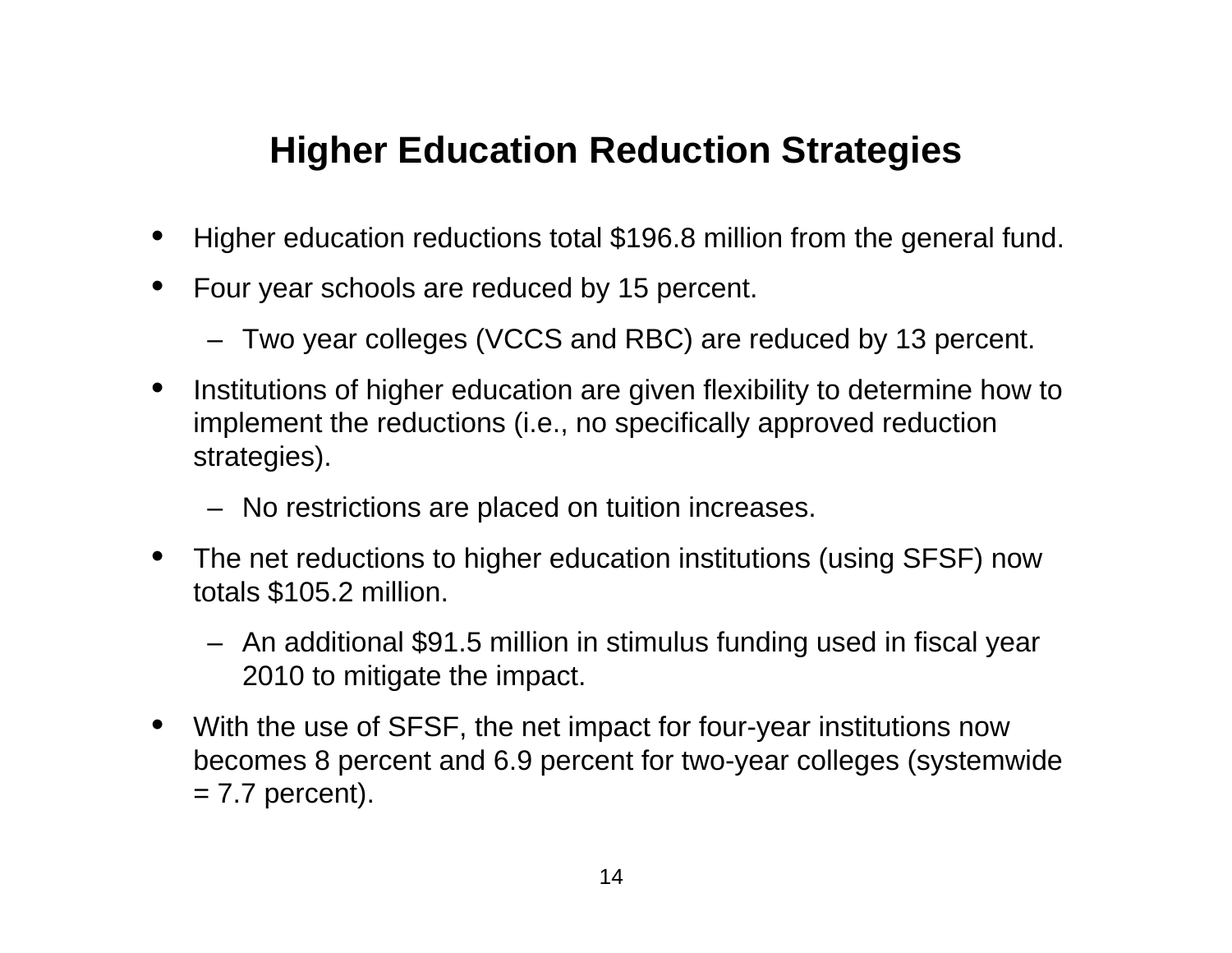### **Public Safety Reduction Strategies**

- • Closes two Department of Corrections' facilities due to declining inmate population forecasts (\$10.4 million).
	- Brunswick Correctional Center and Botetourt Correctional Center.
- Proposes to sell Brunswick Correctional Center for a local regional jail.
	- Capital savings for affected localities.
	- Eliminate need for state to issue \$50 million in debt.
- • Closes Natural Bridge Juvenile Correctional Center equalizing system wide capacity and juvenile population (\$1.2 million).
- $\bullet$  Maintains existing State Police academy class, but postpones a future school to next biennium (\$2.0 million).
- $\bullet$  Reduces support to sheriffs' offices by 4.7 percent (\$19.5 million) and HB 599 funding by \$13.7 million.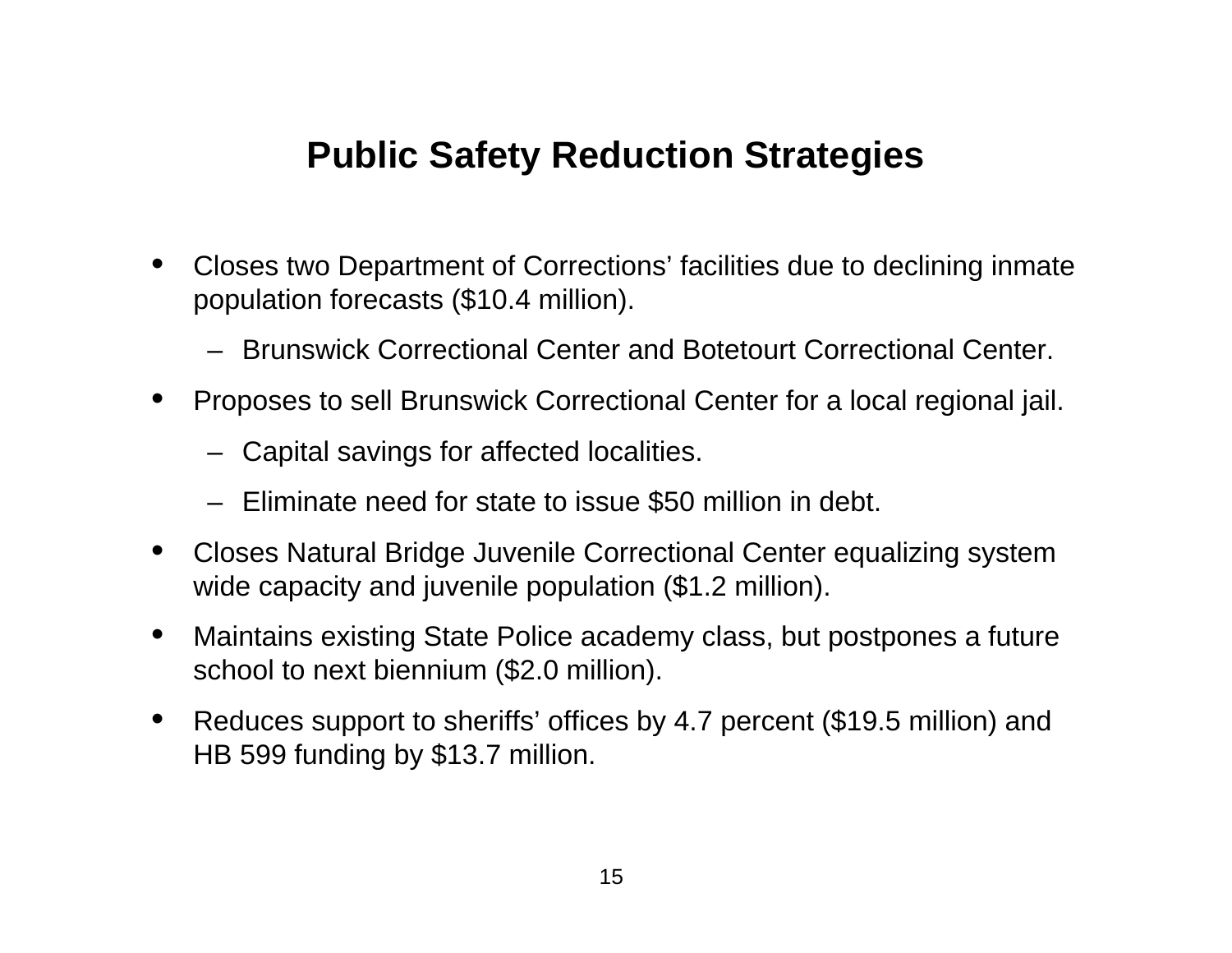## **Employee Compensation Strategies**

- •929 positions eliminated, including 593 layoffs statewide.
- •No base salary reductions for state employees.
- • One day furlough for all Executive Department employees.
	- Nonessential employees will be off the Friday before Memorial Day.
	- Higher education, public safety, and other essential employees will have alternative schedules determined by agency.
	- Employee VRS benefits will be based on <u>unreduced</u> salary.
- • VRS employer contributions for state employees and teachers will be suspended for the last quarter of fiscal year 2010 (\$104.1 million).
	- Local governments realize savings from teacher rate reductions.
- • Funds pay-as-you go rates for the VRS Group Life, State and Teacher Retiree Health Credit, and VSDP plans (\$30.9 million).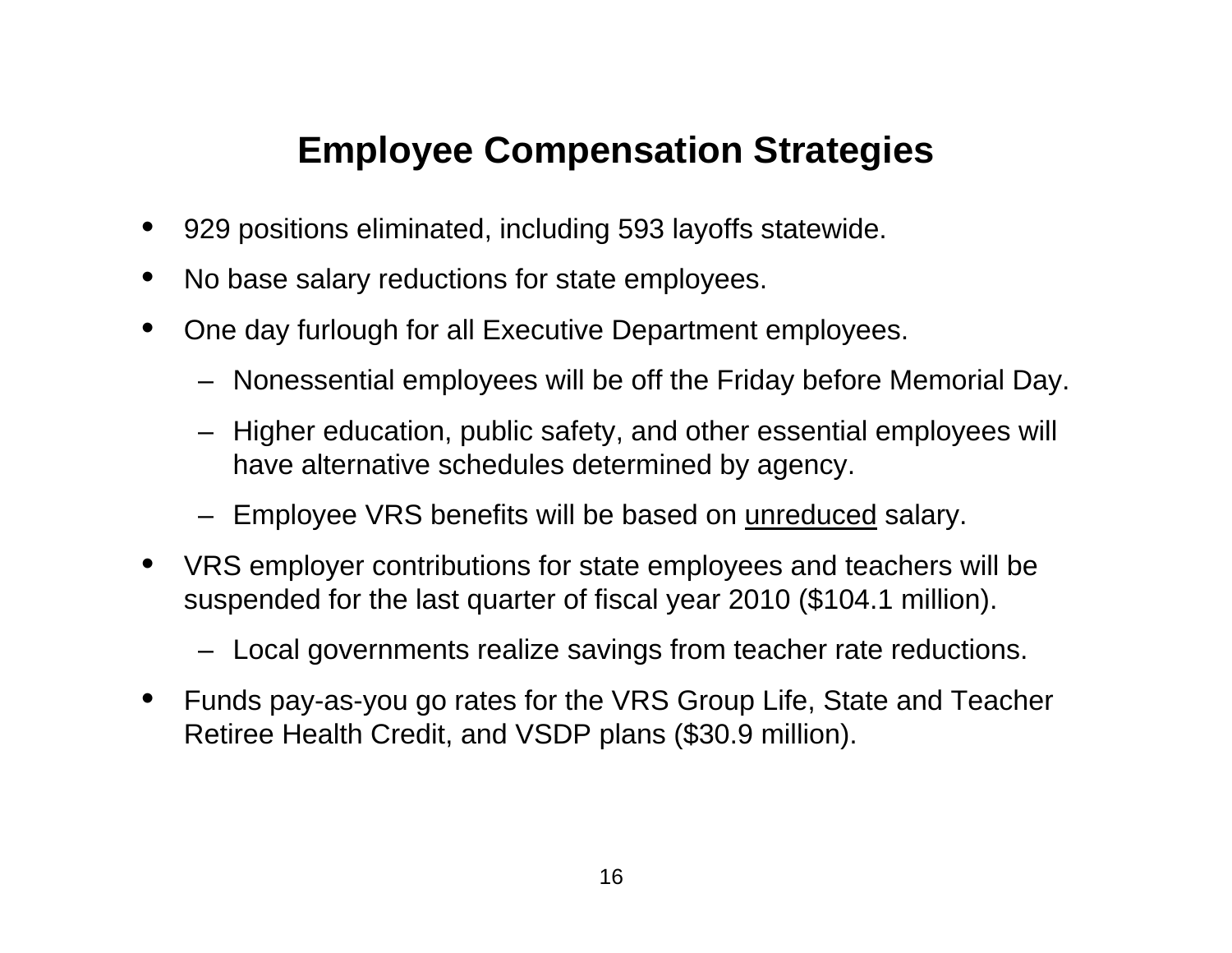## **Summary of Governor's Proposed Budget Actions**

|                                                         |    | <u>FY 2010</u> |
|---------------------------------------------------------|----|----------------|
| <b>General Fund Revenue Shortfall (incl. transfers)</b> | \$ | (1,350.5)      |
| <b>Agency-based Actions:</b>                            |    |                |
| <b>Agency Pledged Balances</b>                          |    | 22.8           |
| <b>Agency GF/NGF Balances</b>                           |    | 143.4          |
| Net GF Higher Education Reductions                      |    | 105.3          |
| <b>Close Correctional Facilities</b>                    |    | 36.6           |
| <b>Constitutional Officers</b>                          |    | 30.4           |
| One Day Employee Furlough                               |    | 16.3           |
| Indigent Care Funding                                   |    | 7.0            |
| MH Treatment/Disability Training Centers                |    | 6.3            |
| Economic Development/Tourism                            |    | 3.1            |
| Remaining Agency Reductions                             |    | 190.4          |
| <b>Subtotal</b>                                         | \$ | 561.6          |
| <b>Revenue Sharing Adjustments:</b>                     |    |                |
| K-12 Sales Tax                                          |    | 37.6           |
| HB 599 Payments                                         |    | 13.7           |
| <b>Subtotal</b>                                         | \$ | 51.3           |
| <b>Other Actions:</b>                                   |    |                |
| Revenue Stabilization Fund Withdrawal                   |    | 283.0          |
| Federal Stimulus (K12 & Higher Education)               |    | 160.4          |
| <b>VRS Employer Retirement Rate Suspension</b>          |    | 104.1          |
| VRS Employer Non Retirement Programs Rate Suspension    |    | 30.9           |
| Federal Stimulus (Medicaid Match Rate)                  |    | 97.0           |
| <b>Literary Fund</b>                                    |    | 55.0           |
| Lottery Profits (from FY2009)                           |    | 9.9            |
| <b>Subtotal</b>                                         | \$ | 740.3          |
| <b>Total of All Actions</b>                             | S  | 1,353.2        |
| <b>Amount in Excess of Shortfall</b>                    | \$ | 2.7            |